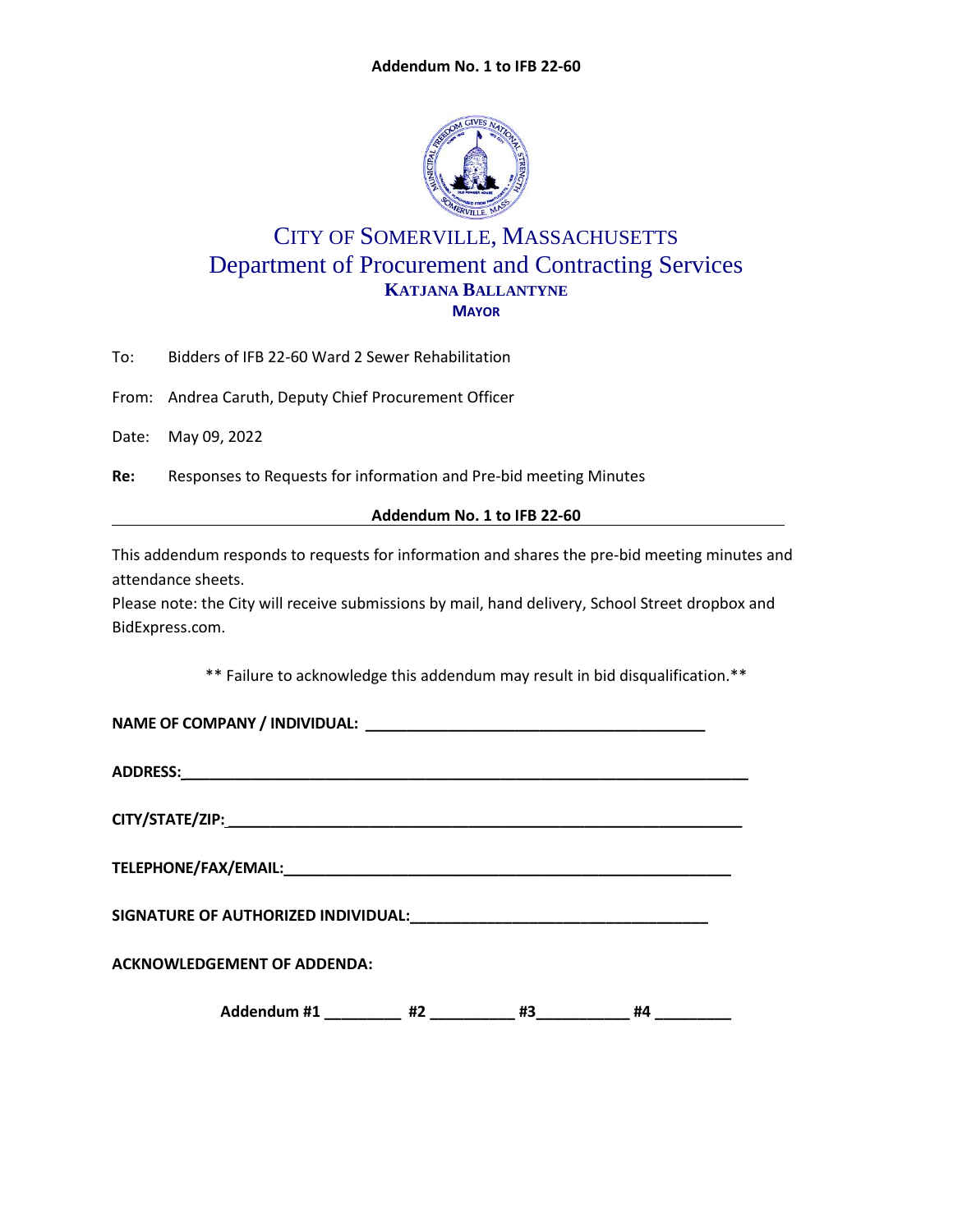| Question                                                                                                       | Answer                                                                                                                                                                                                                                                                                                                                                                                                                                                                                                                                                                                                            |
|----------------------------------------------------------------------------------------------------------------|-------------------------------------------------------------------------------------------------------------------------------------------------------------------------------------------------------------------------------------------------------------------------------------------------------------------------------------------------------------------------------------------------------------------------------------------------------------------------------------------------------------------------------------------------------------------------------------------------------------------|
| 1. Are MH depths available?                                                                                    | Sheets C-01 to C-13 indicate the manhole<br>depths for pipes along Elm Street, Miller<br>Street, Harrison Street, Morgan Street, Park<br>Street, Joseph Street, Dickenson Street,<br>Springfield Street, and Jacques Street. For<br>the purposes of bidding, assume the<br>following pipe depths:<br>Holyoke St: 8VF<br>Mossland St: 10VF<br>Ivaloo St: 7VF<br>Tyler St: 10VF<br>Durham St: 8 VF<br>Washington St: 11VF<br>Magnus Ave: 8VF<br>Adrian St: 10VF<br>Joseph St (southwest sidewalk): 11VF<br>Concord Ave: 8 VF<br>Oak St (west sidewalk): 6 VF<br>Oak St (east sidewalk): 6VF<br>Houghton Street: 6VF |
| 2. Please clarify completion dates: is it<br>5/1/23 or 8/1/23?                                                 | Final Completion (05/01/23) can be<br>considered when all scoped work is<br>completed and approved. Estimated<br>Contract Completion Date (08/01/23) can be<br>considered when all invoicing is finalized.                                                                                                                                                                                                                                                                                                                                                                                                        |
| 3. Can we be reimbursed if material                                                                            | An allowance item will not be created for a                                                                                                                                                                                                                                                                                                                                                                                                                                                                                                                                                                       |
| prices increase after the project has                                                                          | material price increase.                                                                                                                                                                                                                                                                                                                                                                                                                                                                                                                                                                                          |
| bid or an allowance be added?                                                                                  |                                                                                                                                                                                                                                                                                                                                                                                                                                                                                                                                                                                                                   |
| For MH Rehab, will a 2 person rehab<br>4.<br>crew be allowed if it does not meet<br>OSHA standards for safety? | Manhole Rehabilitation is not part of the<br>scope. Confined Space Entry procedures<br>shall be conducted in accordance with OSHA<br>standards.                                                                                                                                                                                                                                                                                                                                                                                                                                                                   |
| 5. Will the town provide a place for<br>disposal?                                                              | The City will not provide a facility for deposits<br>cleaned from the pipe or excavated spoils.                                                                                                                                                                                                                                                                                                                                                                                                                                                                                                                   |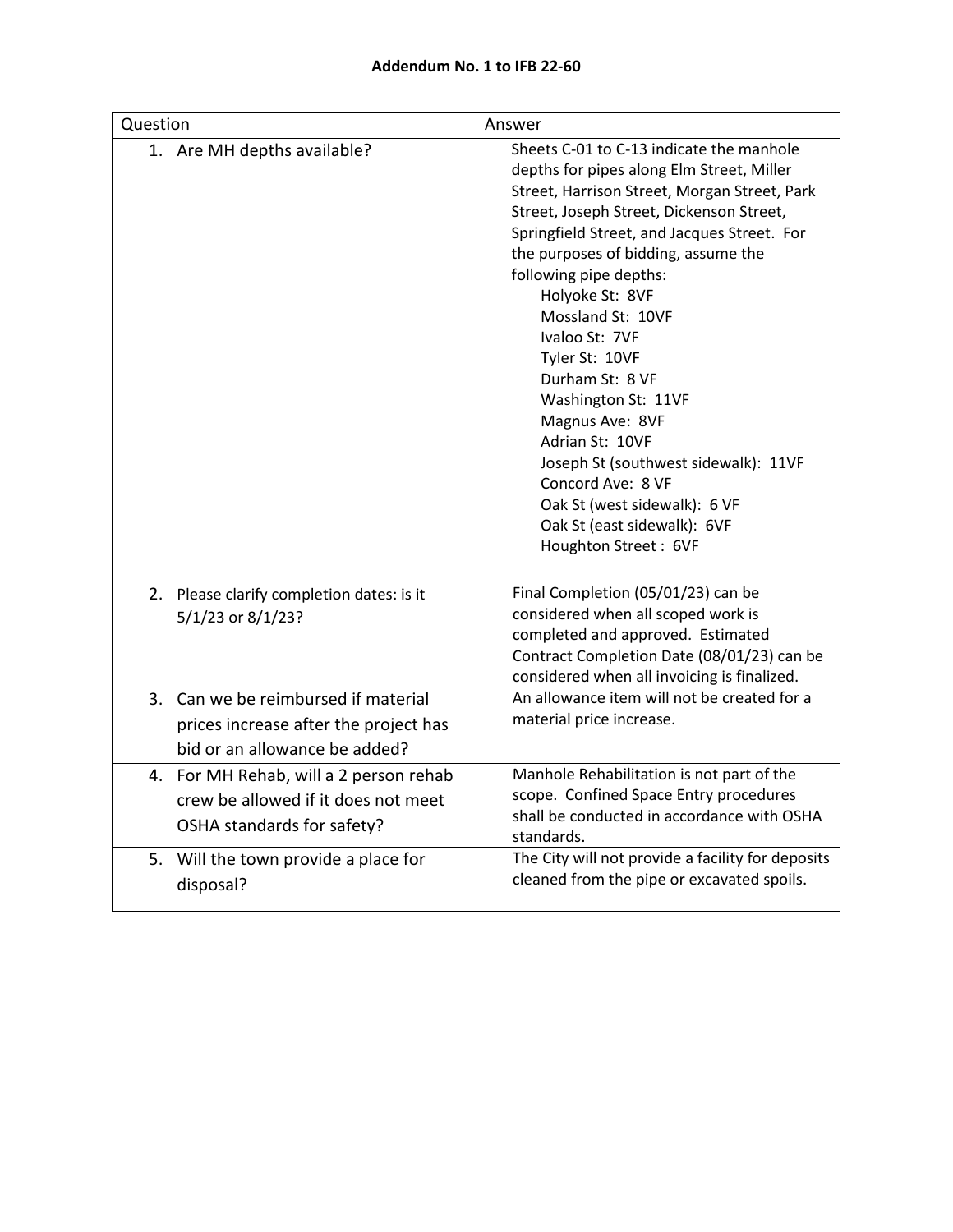| <b>Name</b>         | Company                                     |
|---------------------|---------------------------------------------|
| <b>Tarek Radwan</b> | <b>National Water Main Cleaning Company</b> |
| Dennis Ivanchenko   | <b>Baltazar Contractors Inc.</b>            |
| Jeffrey Petruzzi    | Instituform                                 |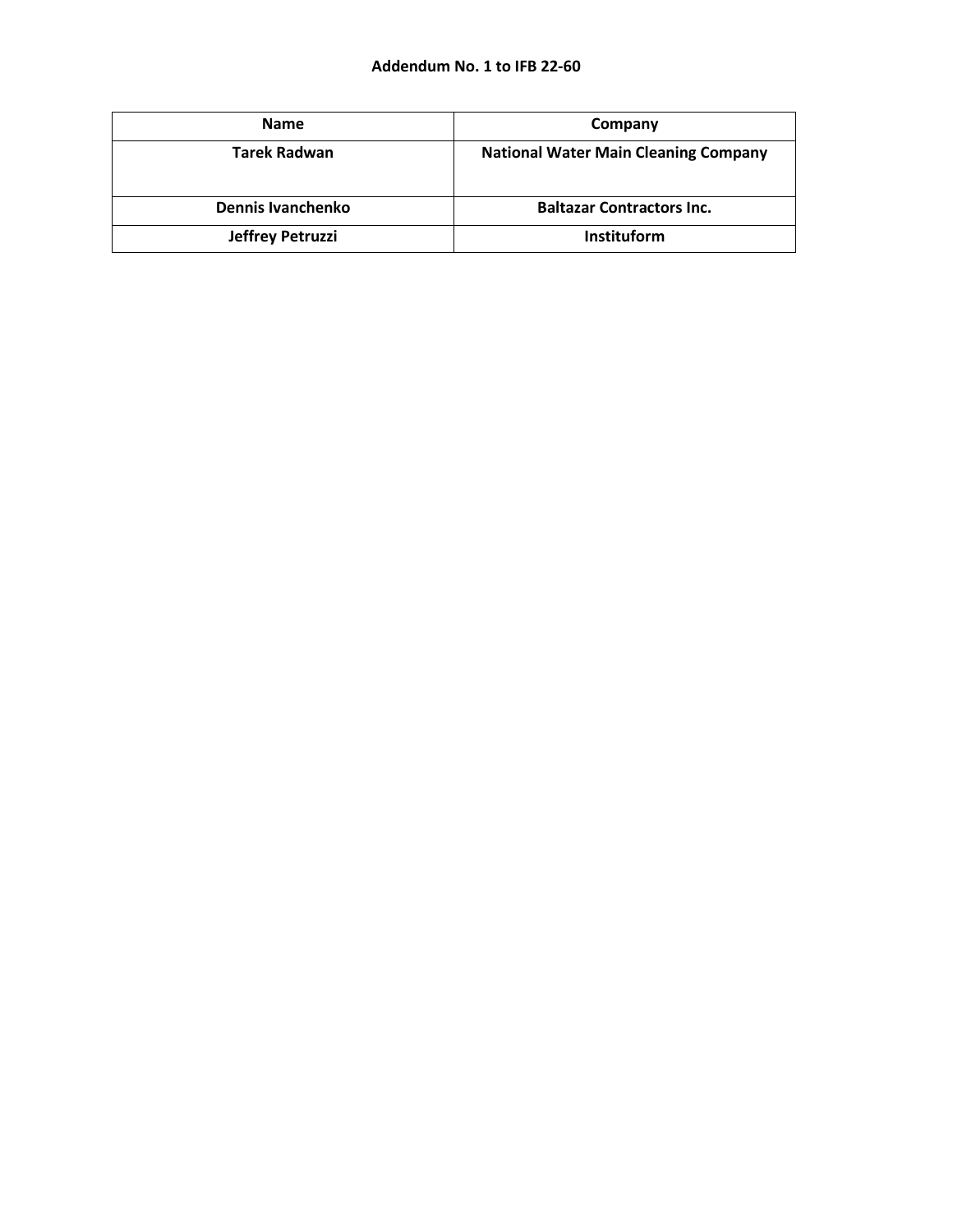



#### **Ward 2 Sewer Rehabilitation**

**IFB #22-60** 

## **Pre-Bid Meeting**

#### **Minutes**

Date: Thursday, May 5, 2022

Virtual Call-in: 347-991-7874 PIN 436569747#

Time: 10:00 – 10:30 AM

#### **1. INTRODUCTIONS**

The Design Team and City employees introduced themselves and the bidders identified themselves. See the attached attendee list. Kevin Raftery (Hazen) presented the meeting agenda and project overview.

*Red text indicates recorded minutes*.

#### **2. SCOPE SUMMARY**

- Trenchless Rehabilitation: 6,300 LF of 8- to 15-in SS CIPP; (10) ISRs of 8- to 10-in SS.
- Trenched Replacement: (21) EPRs of 8- to 12-in SS; (4) 4-ft new MH installations on existing SS; (3) new catch basin replacing existing basins; relocate 230 LF of 8-in SS with new MH; (7) building sewer lateral redirections; (1) hydrant and lateral replacement; (2) 6-in water main relocations (120 LF).
- Work will require: main line and building service flow handling and associated coordination with abutters (residential and businesses/hotels); and pre-post pipe cleaning and CCTV inspections.
- Surface Restoration on public R-O-W (e.g. streets-bit paving; sidewalks-conc/bit/brk) and back of sidewalk features (e.g. private fences)
- Ancillary construction items (e.g. permits, trench support, dewatering, sed/erosion control, soil management & disposal, traffic management, etc.) Jonathan Smith (City) advised for those bidders not familiar with working in Somerville, should familiarize themselves with the permit process (e.g. CitizenServe portal).

## **3. SCHEDULE**

- Duration: 396 days NTP to Final Completion (IFB p.2). Consider long-lead items, final surfacing winter moratorium, weather (01010 1.11 & 3.01).
- Liquidated Damages: \$1,000/day (IFB pg.2)
- Hours of Work: M-F 7-4:00PM, however CIPP may require night and/or weekend work. Requires approval from City (01010 1.07)
- Overall Approach: 1) Conditions Confirmation (e.g. test pit & CCTV); 2) EPRs & MH installation); 3) CIPP; 4) Final Site Restoration

## **4. GENERAL CONTRACT**

• Insurance (General Conditions-Art. 8); Change Orders (General Conditions Art. 11&12)